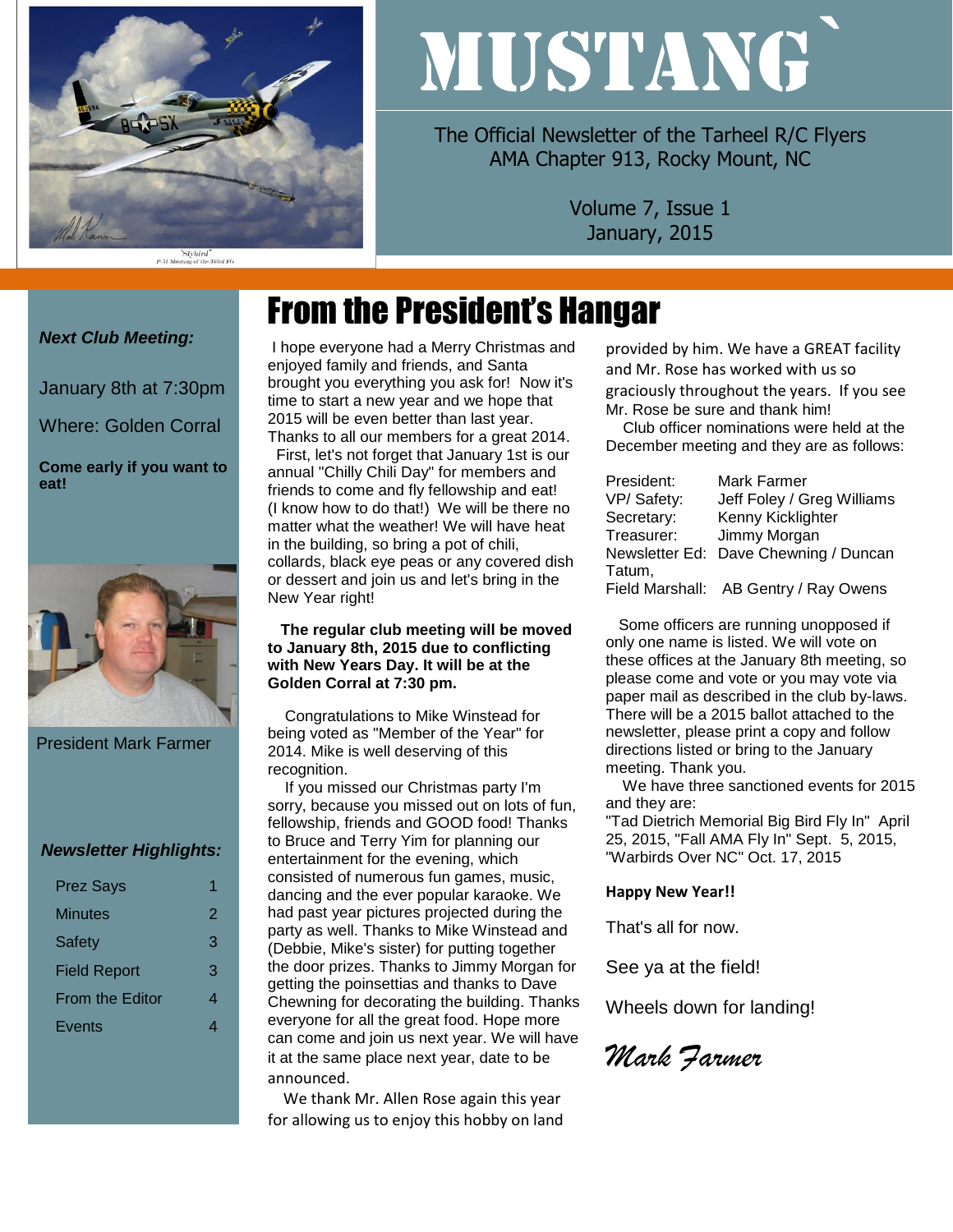### Meeting Minutes – November 2014



**Secretary Lou Hudson**

The Tarheel RC Flyers met at the Golden Corral on December 4<sup>th</sup>, 2014. President Mark Farmer called the meeting to order at 7:45 PM. There were 15 members present.

 November 2014 minutes were read by Lou Hudson. Motion to accept minutes was made by Dave Chewning and seconded by Mike Winstead.

 **Treasurers Report-** Jimmy Morgan gave the treasurer's report.

 **Safety Report-** Jeff mentioned that there are growing reports of drones endangering public airspace. A.B stated in the **Field Report** that he would like to replace the weather proof panel box, 150 or 200 amp main switch.

 **Newsletter/Website Report-** No newsletter report.

#### **New Business**

- AMA and club dues are due by the January meeting.
- The January meeting is moved to January  $8<sup>th</sup>$ , 2015
- Member of the year is Mike **Winstead.**
- Our Christmas party is December 6<sup>th</sup> at the Westmount Ruritan Club.
- We will invite the Wilson Club to our chili chilly fly-in.
- Officer nominations are**: President**- Mark Farmer, **Vice President**-Jeff Foley, Greg Williams, **Secretary-** Kenny Kicklighter, **Treasurer**- Jimmy Morgan, **Newsletter Editor**-Duncan Tatum, Dave Chewning **and Field Marshall**- A.B. Gentry, Ray Owens.
- Mark thanked last year's officers for their hard work.

Motion to adjourn was made Joey Joyner and seconded by Kenny Kicklighter.

Respectfully submitted, Lou Hudson

#### **Christmas Party 2014**









Photos by A.B. Gentry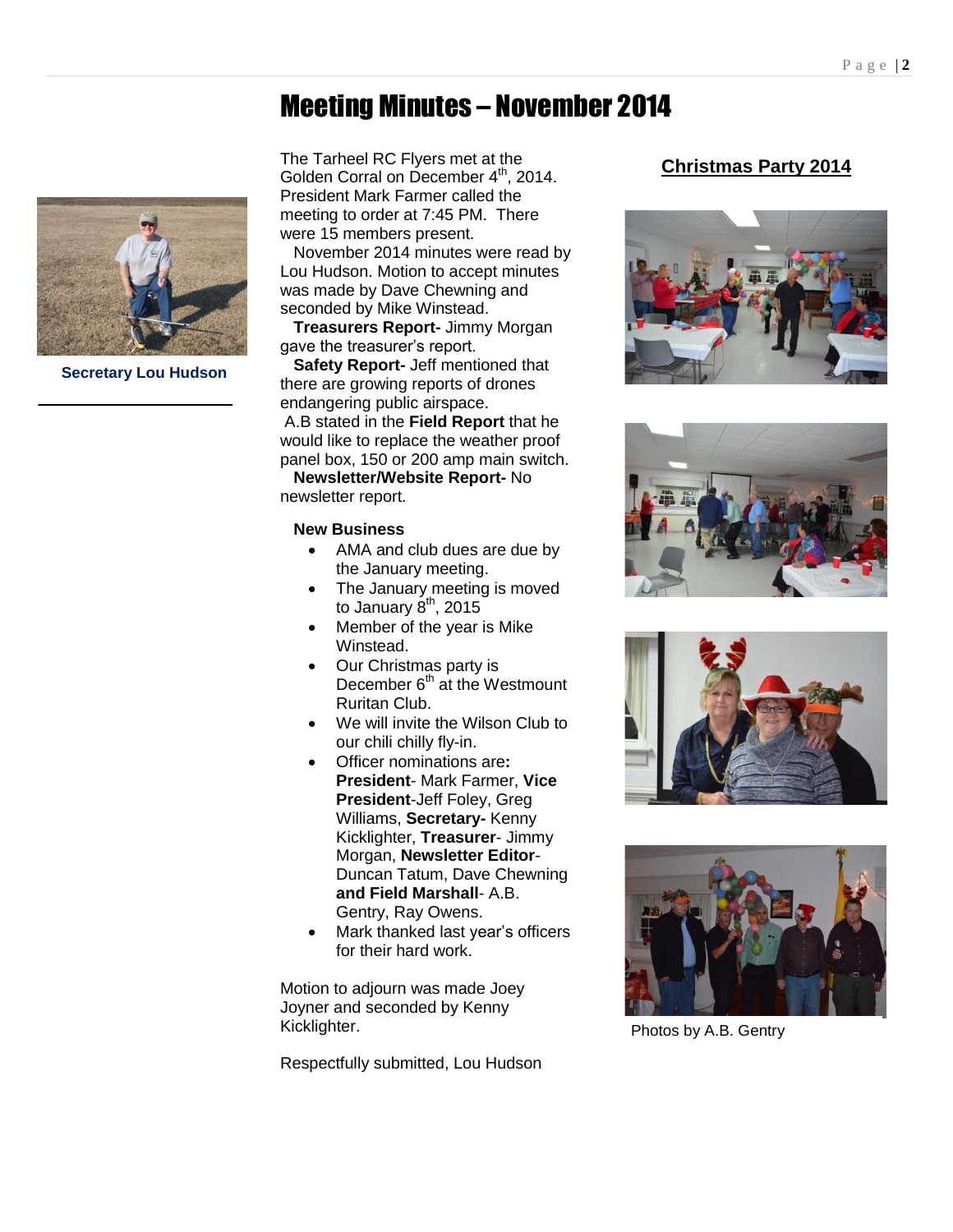## Safety and notes from the VP – By Jeff Foley

This is the link to the AMA Safety Code.

<http://www.modelaircraft.org/files/105.pdf>

Club Meeting January 8<sup>th</sup> Golden Corral



**Vice-President/Safety Officer Jeff Foley**



**Field Marshall A.B. Gentry**

## Field Report – By A. B. GENTRY

Hello to everyone

There has been another project completed at the field. Friday Dececember 19, Gene and I met at the field to change out the main breaker in the switch panel. Wilson county code required them to disconnect the meter. The men came out, took the meter out, and took their lunch break. Gene changed the breaker. They re-installed the meter. I shook the *old* switch, sounds like a baby rattle. The yard light was not working, and that has been fixed. We are set for a while.

Thank you Gene Poremba...

-- A.B. GENTRY, JR. AMA 462 FIELD MARSHALL WN4Z